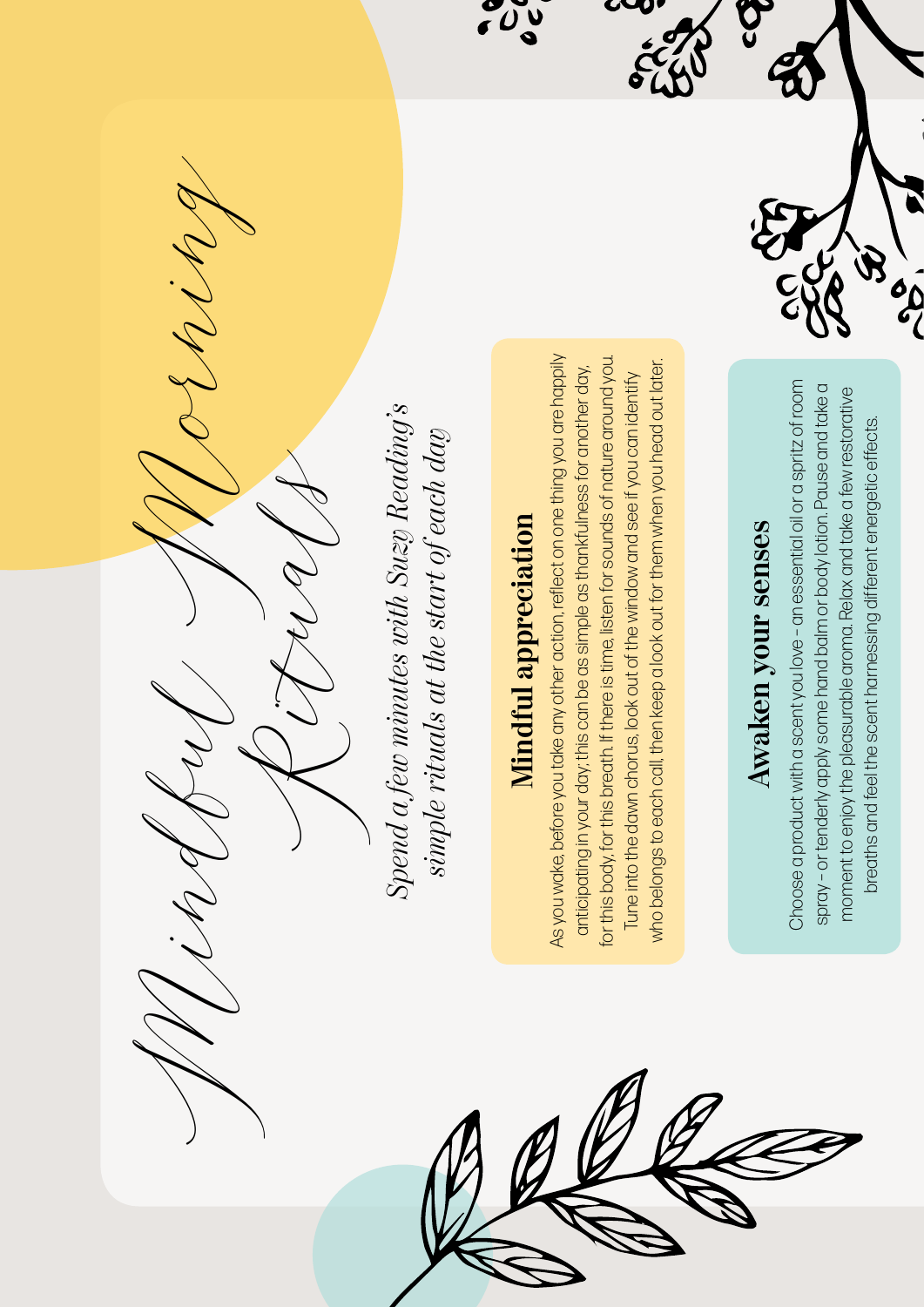### **Gentle movement Gentle movement**

A few gentle stretches will help you prepare for the day ahead. A few gentle stretches will help you prepare for the day ahead. Stand tall and start by taking some yoga mountain breaths Stand tall and start by taking some yoga mountain breaths



#### **Mountain breaths Mountain breaths**

Stand upright with your feet hip width apart. Place 1 Stand upright with your feet hip width apart. Place<br>1 your arms down by your sides and gaze forwards. strength of your legs and the support from the earth your arms down by your sides and gaze forwards. Notice how it feels to be standing upright, feeling the Notice how it feels to be standing upright, feeling the strength of your legs and the support from the earth beneath you. beneath you.

deeply and how you feel better when you breathe better. nead, and look forwards. Focus your attention on how it eels to be moving, keeping your mind anchored on this deeply and how you feel better when you breathe better. As you breathe in, raise your arms out to your sides down to your sides, reaching through the crown of your head, and look forwards. Focus your attention on how it feels to be moving, keeping your mind anchored on this present moment. Repeat this arm movement with your present moment. Repeat this arm movement with your  $\bigcirc$  As you breathe in, raise your arms out to your sides and reach them overhead. Gaze up and press your 4 and reach them overhead. Gaze up and press your down to your sides, reaching through the crown of your palms together. As you breathe out, lower your arms palms together. As you breathe out, lower your arms preath six times, noticing how it helps you breathe breath six times, noticing how it helps you breathe

 $\Omega$  On the last repetition, hold the pose with your arms  $U$  overhead for a few breaths, feeling the length of  $\mathfrak O$  On the last repetition, hold the pose with your arms<br> $\mathfrak O$  overhead for a few breaths, feeling the length of your spine and the strength of core. Notice the sense your spine and the strength of core. Notice the sense of power, energy and alertness you feel when you of power, energy and alertness you feel when you each up and stand tall like a mountain. reach up and stand tall like a mountain.

# **Mountain side stretches Mountain side stretches**

1 Begin with your feet hip-width apart and your arms<br>1 down by your sides. 1 Begin with your feet hip-width apart and your arms<br>1 down by your sides.

body, until you feel a stretch through the right-hand side. body, until you feel a stretch through the right-hand side. breathe in, raise your right arm skyward with your palm breathe in, raise your right arm skyward with your palm you breathe out, float your right arm down by your side. you breathe out, float your right arm down by your side.  $\bigcap$  Imagine there is a pane of glass in front of you and  $\bigcap$  lmagine there is a pane of glass in front of you and  $\bigcup$  one behind you, so you can't arch or round your facing you, stretching all the way out to your fingertips. spine, all you can do is elongate and side bend. As you spine, all you can do is elongate and side bend. As you facing you, stretching all the way out to your fingertips. As you breathe in, bring your body back to upright. As As you breathe in, bring your body back to upright. As As you breathe out, reach your right arm up and over As you breathe out, reach your right arm up and over  $\Delta$  one behind you, so you can't arch or round your toward your left, making a banana shape with your toward your left, making a banana shape with your

moving fast. Once complete, notice if you feel taller and moving fast. Once complete, notice if you feel taller and Inhale to return to centre and, as you exhale, float your nhale to return to centre and, as you exhale, float your more peaceful than when you began and tune in with  $\Omega$  Breathe in and raise your left arm up. Breathe out  $\Omega$  and reach your left arm up and over, banana- $\mathcal G$  Breathe in and raise your left arm up. Breathe out  $d$  and reach your left arm up and over, bananamore peaceful than when you began and tune in with shaping your body and stretching the left-hand side. shaping your body and stretching the left-hand side. the energy that is now circulating around your body. eft arm back down by your side. Repeat this action the energy that is now circulating around your body.left arm back down by your side. Repeat this action deliberately with your breath. There is no benefit in deliberately with your breath. There is no benefit in three to six times each side, moving slowly and three to six times each side, moving slowly and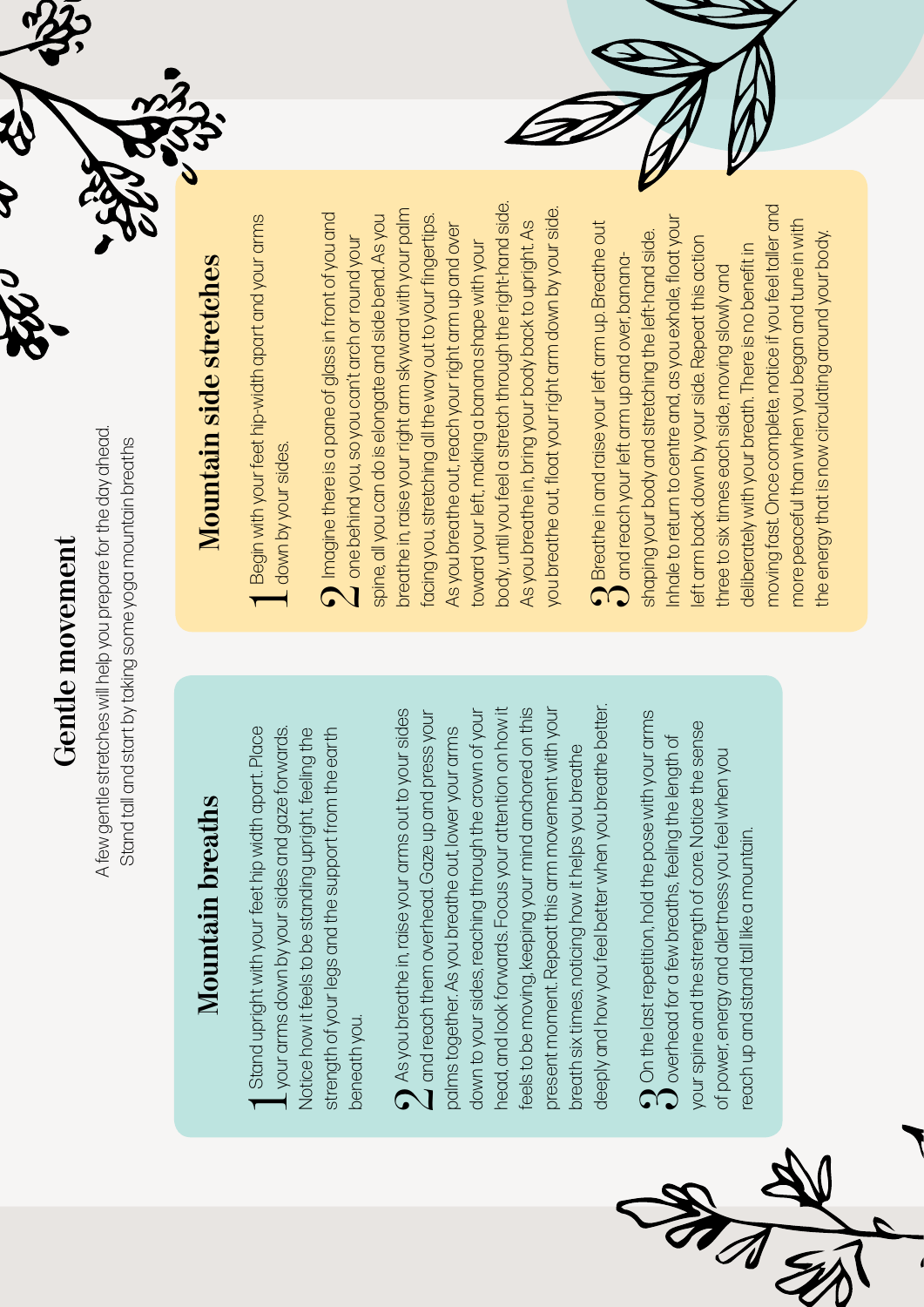

that resonates for you. This could be a simple 1 am' statement that resonates for you. This could be a simple 'I am' statement End your routine by repeating some mantras. Choose one End your routine by repeating some mantras. Choose one sentiment to boost your confidence and self-esteem: sentiment to boost your confidence and self-esteem: paired with a quality you'd like to invoke, or a positive paired with a quality you'd like to invoke, or a positive

*'I am calm'*  Tam calm'

Ford

your day to find calm and clarity. your day to find calm and clarity.



 $\frac{d}{dt}$ 

 $\frac{1}{2}$ 

 $293$ 

**ES** 

 $\bullet$ 

Ęí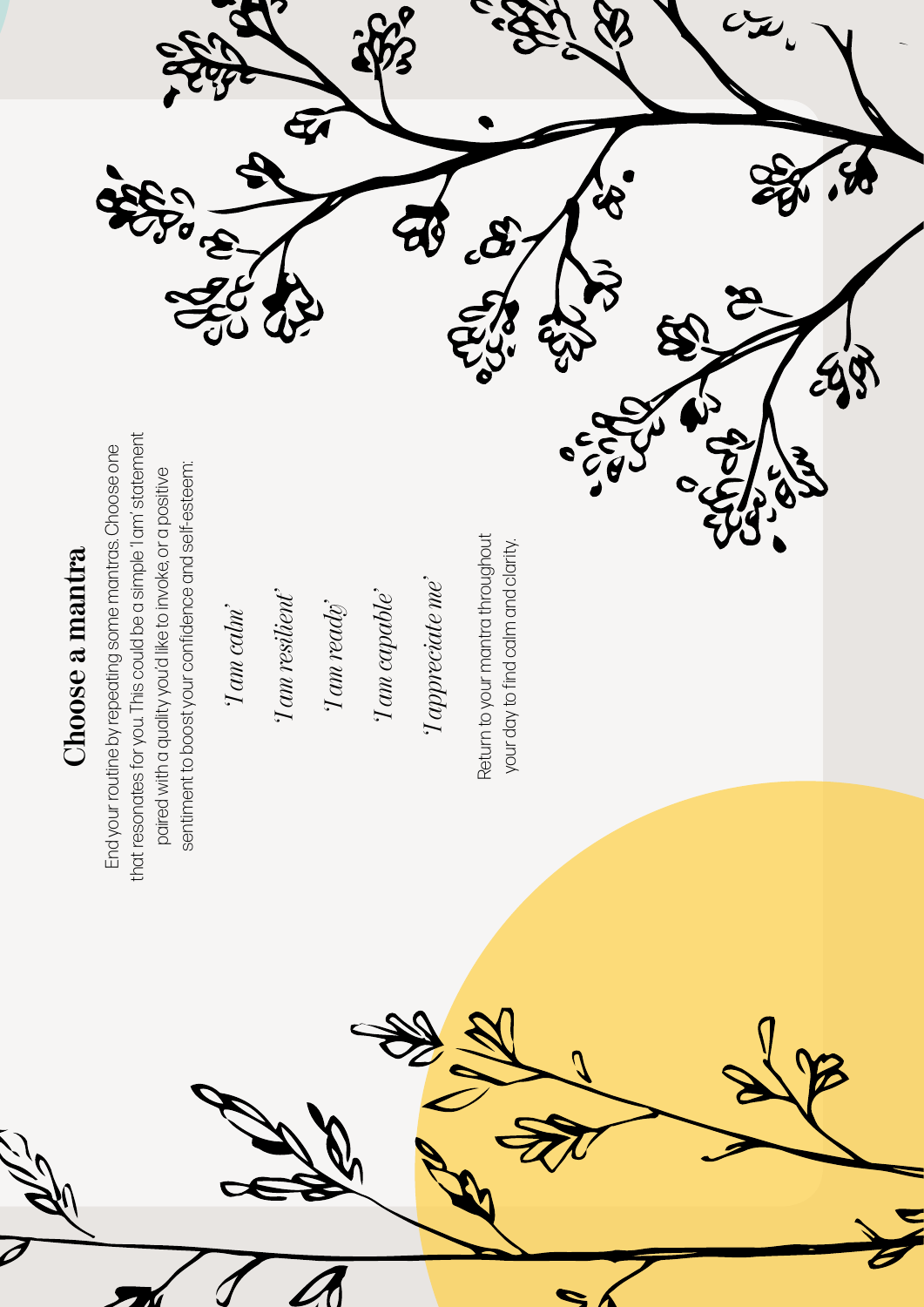

| $\mathbf{WERK3}$                               |                                                           |
|------------------------------------------------|-----------------------------------------------------------|
| scale of 1 to 10?<br>How stressed are you on a | enough time to dedicate to<br>Do you feel you've had      |
| How confident do you feel on                   | interests this week?<br><b>Nourself or your passions/</b> |
| a scale of 1 to 10?                            | <b>D</b><br>Nes                                           |
|                                                | D<br>No                                                   |
| How happy/content are you                      |                                                           |
| on a scale of 1 to 10?                         | How much exercise have yo                                 |
|                                                | done this week?                                           |
| Have you experienced                           | <b>D</b> 30 minutes                                       |
| any feelings of stress this                    | П<br>30 to 60 minutes                                     |
| that apply:<br>Neek? Put an 'x' next to any    | П<br>1to 2 hours                                          |
| $\square$ Difficulty getting to sleep          | 3 to 4 hours                                              |
| Wakefulness during the night                   | D 5 hours or more                                         |
| Racing heart                                   |                                                           |
| Shortness of breath                            | have you been spending<br>How many hours a day            |
| Headaches                                      | on social media?                                          |
| <b>D</b> Irritability or short-                | <b>T</b> None                                             |

**U Less than an hour** How much exercise have you Less than an hour been spending Whours a day h exercise have you

Disagree D Agree **D** Strongly agree plane with others.' with the following phrase, plane with others.' worth, at least on an equal worth, at least on an equal 'l feel that I'm a person of 'I feel that I'm a person of with the following phrase, To what extent do you agree To what extent do you agree Strongly agree

Desno<sub>N</sub>

uneasiness Feeling of panic or Forgetfulness relaxing

uneashess

 $\Box$  $\Box$ 

*<u>Feeling</u>* of panic or Forgetfulness

Difficulty switching off/ Fatigue during the day Worry or over-thinking

Difficulty switching off

D Fatigue during the day

 $\Box$ 

4 hours or more 2 to 3 hours

L 4 hours or more D 2to 3 hours temperedness

temperedness

 $\Box$ 

Worry or over-thinking

**D** Feeling of panic or D Fatigue during the day D<br>Nansea **D** Forgettulness **Difficulty switching off,** D Worry or over-thinking **D** Irritability or short-**D** Headaches **D** Shortness of breath **D** Racing heart U Wakefulness during the night **Difficulty getting to sleep** week? Put an 'x' next to any any feelings of stress this Have you experienced on a scale of 1 to 10? a scale of 1 to 10? scale of 1 to 10? How stressed are you on a that apply: that apply: week? Put an 'x' next to any any feelings of stress this Have you experienced on a scale of 1 to 10? How happy/content are you How happy/content are you a scale of 1 to 10? How confident do you feel on How confident do you feel on scale of 1 to 10? How stressed are you on a relaxing uneasiness Headaches Difficulty getting to sleep temperedness uneasiness Feeling of panic or Forgetfulness Difficulty switching off/ Fatigue during the day Worry or over-thinking temperedness Irritability or short- Shortness of breath Racing heart Wakefulness during the night  $\overline{\phantom{a}}$  $\overline{\phantom{a}}$  $\overline{\phantom{a}}$ **MEEK WEEK 4**

ND **D** D<sub>2</sub> to 3 hours U Less than an hour on social media? D<sub>5</sub> hours or more U 3 to 4 hours □ 30 to 60 minutes D 30 minutes done this week? enough time to dedicate to Do you feel you've had D4 hours or more None have you been spending How many hours a day D 1to 2 hours How much exercise have you interests this week? yourself or your passions/ on social media? have you been spending How many hours a day done this week? How much exercise have you interests this week? yourself or your passions/ enough time to dedicate to Do you feel you've had 5 hours or more 1 to 2 hours 30 minutes 4 hours or more 2 to 3 hours Less than an hour 3 to 4 hours 30 to 60 minutes

plane with others. worth, at least on an equa 'I feel that I'm a person of with the following phrase, plane with others.' worth, at least on an equal 'I feel that I'm a person of with the following phrase, To what extent do you agree To what extent do you agree

**D** Strongly agree Strongly agree

D Agree

Disagree

**D** Strongly disagree Strongly disagree

Strongly disagree

**D** Strongly disagree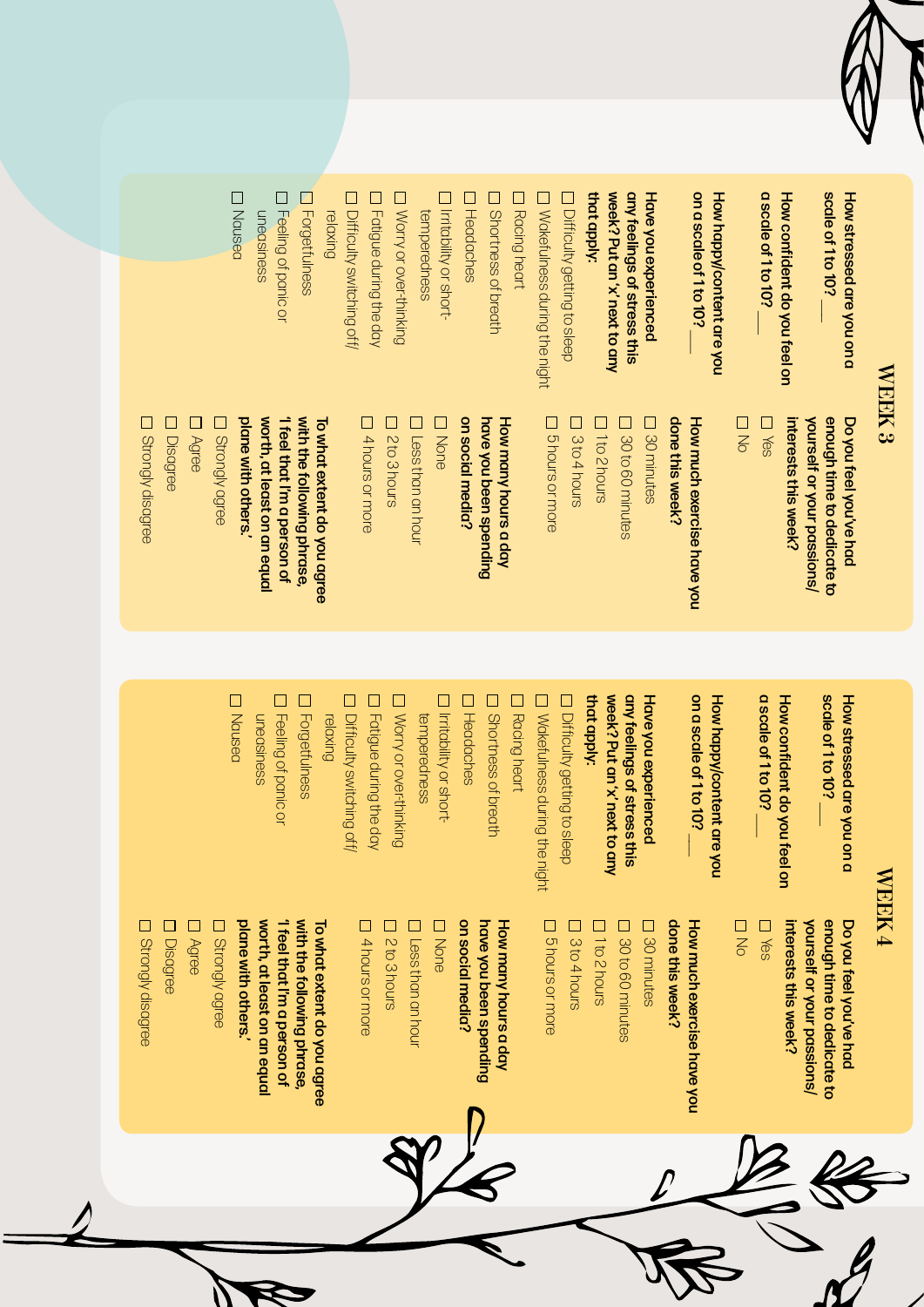

| <b>WEEK1</b>                                   |                                                                                    |
|------------------------------------------------|------------------------------------------------------------------------------------|
| How stressed are you on a<br>scale of 1 to 10? | yourself or your passions/<br>enough time to dedicate to<br>Do you feel you've had |
| How confident do you feel on                   | interests this week?                                                               |
| a scale of 1 to 10?                            | □<br>अ∂                                                                            |
|                                                | ロヌ                                                                                 |
| How happy/content are you                      |                                                                                    |
| on a scale of 1 to 10?                         | done this week?<br>How much exercise have you                                      |
| Have you experienced                           | 130 minutes                                                                        |
| any feelings of stress this                    | 30 to 60 minutes                                                                   |
| week? Put an'x' next to any                    | 1to 2 hours                                                                        |
| that apply:<br>I Difficulty getting to sleep   | 3 to 4 hours                                                                       |
| Wakefulness during the night                   | 5 hours or more                                                                    |
| L<br>Racing heart                              |                                                                                    |
| Ξ<br>Shortness of breath                       | have you been spending<br>How many hours a day                                     |
| Ξ<br>Headaches                                 | on social media?                                                                   |
| Irritability or short-                         | <b>None</b>                                                                        |
| temperedness                                   | Less than an hour                                                                  |
| $\Box$<br>Worry or over-thinking               | 2 to 3 hours                                                                       |
| Fatigue during the day                         | 4 hours or more                                                                    |
| $\Box$<br>relaxing<br>Difficulty switching off |                                                                                    |
| $\Box$<br>Forgetfulness                        | with the following phrase,<br>To what extent do you agree                          |
| Feeling of panic or                            | 'l feel that l'm a person of                                                       |
| uneasiness                                     | worth, at least on an equal<br>plane with others.                                  |
| $\Box$<br>Nausea                               | Strongly agree                                                                     |
|                                                | <b>Agree</b>                                                                       |
|                                                | Disagree                                                                           |
|                                                | $\Box$<br>Strongly disagree                                                        |

D<br>
Nansea **D** Feeling of panic or **D** Forgetfulness **Difficulty switching off** D Fatigue during the day U Worry or over-thinking **D** Irritability or short-**U** Headaches **D** Shortness of breath **D** Racing heart any feelings of stress this Have you experienced on a scale of 1 to 10? How happy/content are you a scale of 1to 10? How confident do you feel on scale of 1 to 10? How stressed are you on a **D** Wakefulness during the night □ Difficulty getting to sleep that apply: that apply: week? Put an 'x' next to any week? Put an 'x' next to any any feelings of stress this Have you experienced on a scale of 1 to 10? How happy/content are you a scale of 1 to 10? How confident do you feel on scale of 1 to 10? How stressed are you on a sseuspeun relaxing Headaches Difficulty getting to sleep temperedness uneasiness Feeling of panic or Forgetfulness Difficulty switching off/ Fatigue during the day Worry or over-thinking temperedness Irritability or short- Shortness of breath Racing heart Wakefulness during the night  $\overline{\phantom{a}}$  $\overline{\phantom{a}}$  $\overline{\phantom{a}}$ 

worth, at least on an equa with the following phrase, D 4 hours or more U Less than an hour D bhours or more D 30 to 60 minutes plane with others. 'I feel that I'm a person of To what extent do you agree on social media? have you been spending How many hours a day plane with others.' worth, at least on an equal 'I feel that I'm a person of with the following phrase, To what extent do you agree on social media? have you been spending How many hours a day How much exercise have you How much exercise have you 5 hours or more 4 hours or more Less than an hour 30 to 60 minutes

None

2 to 3 hours

D<sub>2</sub>to3hours

#### WEEK 2 **WEEK 2**

interests this week? enough time to dedicate to Do you feel you've had yourself or your passions/ interests this week? yourself or your passions/ enough time to dedicate to Do you feel you've had

 No **D** Yes

done this week?

done this week?

30 minutes

**D** 30 minutes

3 to 4 hours 1 to 2 hours

D<sub>3to4hous</sub>

D 1to 2 hours

**D** Strongly agree Strongly agree

D Agree

Disagree

**D** Strongly disagree Strongly disagree